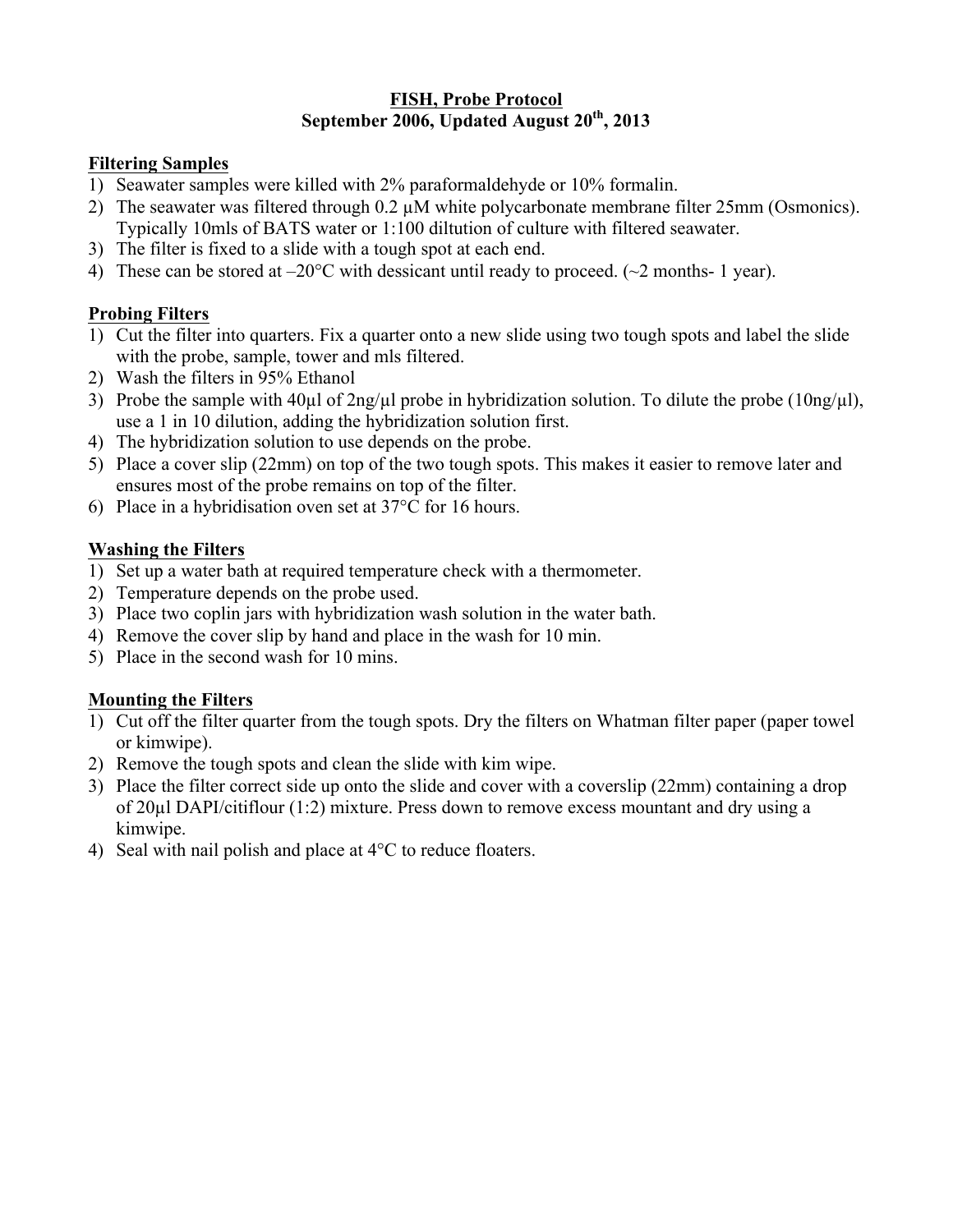| Probe                                                                   | Hyb Sln<br><b>SET</b><br>%Formamide | Hyb Temp<br>$\rm ^{\circ}C$ | Hyb Wash<br><b>SET</b><br>NaCl Conc | Wash Temp<br>$\rm ^{\circ}C$ |
|-------------------------------------------------------------------------|-------------------------------------|-----------------------------|-------------------------------------|------------------------------|
| Negative<br>338F                                                        | Any                                 | 37                          | Any                                 | Any                          |
| Roseobacter<br>536R-Cy3                                                 | <b>SET 001</b><br>35                | 37                          | <b>SET 001</b><br>0.07M             | 52                           |
| Alteromonas<br>AC137R-Cy3                                               | <b>SET 001</b><br>35                | 37                          | <b>SET 001</b><br>0.07M             | 52                           |
| SAR11<br>$152R-Cy3$<br>441R-Cy3<br>542R-Cy3<br>732R-Cy3                 | <b>SET 002</b><br>15                | 37                          | <b>SET 002</b><br>0.15M             | 55                           |
| Eubac<br>$27R-Cy3$<br>338Rpl-Cy3<br>700R-Cy3<br>700Ral-Cy3<br>1522R-Cy3 | <b>SET 002</b><br>15                | 37                          | <b>SET 002</b><br>0.15M             | 50                           |
| Flavobacteria I<br>CF319aR-Cy3<br>CF319bR-Cy3                           | <b>SET 001</b><br>35                | 37/46                       | SET 001/005<br>0.07M/0.08M          | 48                           |
| Flavobacteria II<br>CF563-Cy5                                           | <b>SET 003</b><br>20                | 46                          | <b>SET 006</b><br>0.225M            | 48                           |
| Vibrio<br>$127R-Cy3$                                                    | <b>SET 001</b><br>35                | 37                          | <b>SET 001</b><br>0.07M             | 45                           |
| <b>SAR 202</b><br>$103R-Cy3$<br>311R-Cy3                                | <b>SET 001</b><br>35                | 37                          | <b>SET 001</b><br>0.07M             | 57.5                         |
| <b>SAR 86</b><br>$60R - Cy3$<br>735R-Cy3<br>1092R-Cy3<br>1247R-Cy3      | <b>SET 002</b><br>15                | 37                          | <b>SET 002</b><br>0.15M             | 55                           |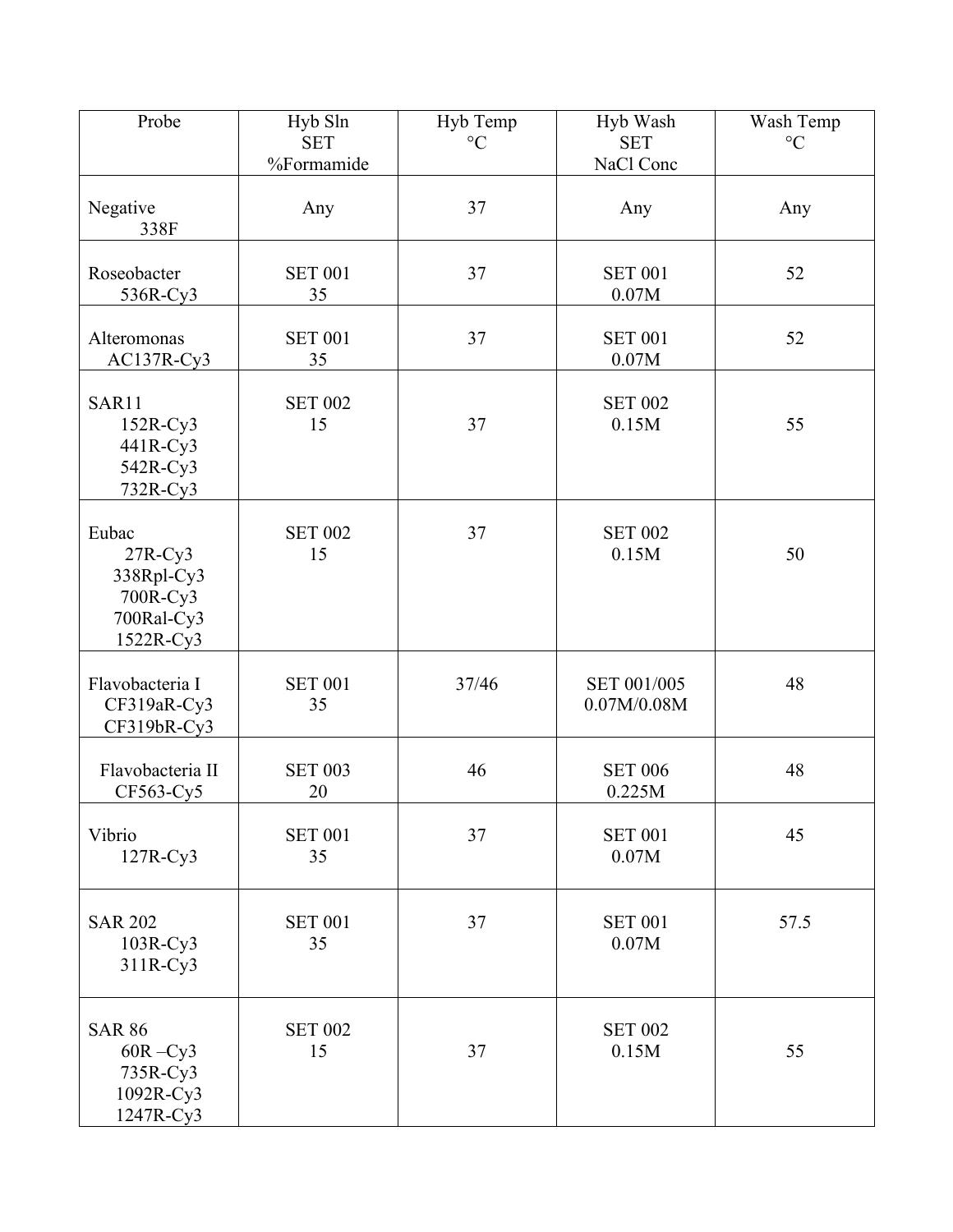| Probe                                              | Hyb Sln<br><b>SET</b><br>%Formamide | Hyb Temp<br>$\rm ^{\circ}C$ | Hyb Wash<br><b>SET</b><br>NaCl Conc | Wash Temp<br>$\rm ^{\circ}C$ |
|----------------------------------------------------|-------------------------------------|-----------------------------|-------------------------------------|------------------------------|
| Archaea<br>Arch344-Cy3<br>Arch915-Cy3              | <b>SET 003</b><br>20                | 46                          | <b>SET 002</b><br>0.15M             | 48                           |
| Archaea<br>Eury806-Cy3                             | <b>SET 003</b><br>20                | 35                          | <b>SET 002</b><br>0.15M             | 37                           |
| Archaea<br>$Cren537-Cy3$                           | <b>SET 003</b><br>20                | 35                          | <b>SET 002</b><br>0.15M             | 45                           |
| Chlorobium<br>Chlorob441-Cy3                       | <b>SET 002</b><br>15                | 37                          | <b>SET 002</b><br>0.15M             | 52                           |
| E.coli<br>Colinsitu-Cy3                            | <b>SET 004</b><br>22                | 46                          | <b>SET 004</b><br>0.1M              | 48                           |
| Endozoicomonas<br>Endozoi663-Cy3<br>Endozoi736-Cy3 | <b>SET005</b><br>40                 | 46                          | <b>SET 005</b><br>0.08M             | 50                           |
| Chloroflexi<br><b>GNSB-941</b><br><b>CFX1223</b>   | <b>SET 001</b><br>35                | 46                          | Try SET001                          | 48                           |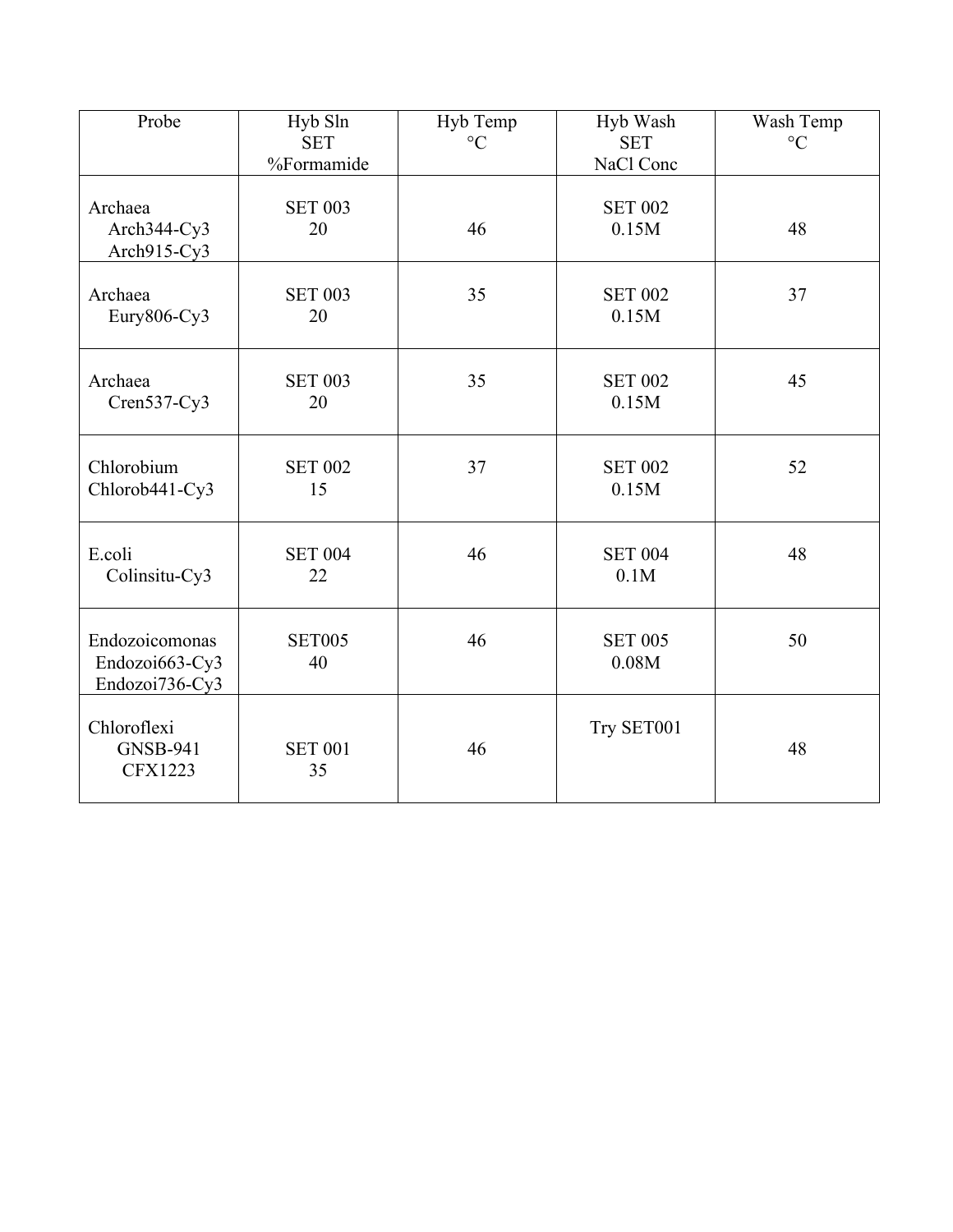# **Hybridisation Solutions and Washes** 0.2µM filter sterilized

3.58 mls QW

# **SET 01**

| <b>Hyb Solution</b>                                                                                   | 0.9 M NaCl<br>20mM Tris/HCl pH 7.4<br>35% formamide<br>$0.01\%$ SDS | For 20 mls<br>9mls 2m NaCl<br>0.4mls 1ml Tris/HCl pH 7.4<br>7mls formamide<br>20μl 10% SDS<br>3.58 mls QW                      |
|-------------------------------------------------------------------------------------------------------|---------------------------------------------------------------------|--------------------------------------------------------------------------------------------------------------------------------|
| <b>Hyb Wash</b>                                                                                       | 70mM NaCl<br>20mM Tris/HCl pH 7.4<br>5mM EDTA<br>$0.01\%$ SDS       | For 1 L<br>35mls 2M NaCl<br>20mls 1M Tris/HCl pH 7.4<br>10mls 0.5M EDTA<br>1ml 10% SDS<br>934mls QW                            |
| <b>SET 02</b>                                                                                         |                                                                     |                                                                                                                                |
| <b>Hyb Solution</b>                                                                                   | 0.9 M NaCl<br>20mM Tris/HCl pH 7.4<br>15% formamide<br>$0.01\%$ SDS | For 20 mls<br>9mls 2m NaCl<br>0.4mls 1ml Tris/HCl pH 7.4<br>3mls formamide<br>$20\mu$ l 10% SDS<br>7.58 mls QW                 |
| <b>SET 02</b>                                                                                         |                                                                     | For 1 L                                                                                                                        |
| <b>Hyb Wash</b>                                                                                       | 150mM NaCl<br>20mM Tris/HCl pH 7.4<br>5mM EDTA<br>$0.01\%$ SDS      | 75mls 2M NaCl<br>20mls 1M Tris/HCl pH 7.4<br>10mls 0.5M EDTA<br>1ml 10% SDS<br>894mls QW                                       |
| <b>SET 03</b>                                                                                         |                                                                     |                                                                                                                                |
| <b>Hyb Solution</b>                                                                                   | 0.9 M NaCl<br>20mM Tris/HCl pH 7.4<br>20% formamide<br>0.01% SDS    | For 20 mls<br>9mls 2m NaCl<br>0.4mls 1ml Tris/HCl pH 7.4<br>4mls formamide<br>20μl 10% SDS<br>6.58 mls QW                      |
| <b>SET 04</b>                                                                                         |                                                                     |                                                                                                                                |
| <b>Hyb Solution</b><br>0.9 M NaCl<br>20mM Tris/HCl pH 7.4<br>22% formamide<br>0.1% SDS<br>$0.2\%$ BSA |                                                                     | For 20 mls<br>9mls 2M NaCl<br>0.4mls 1ml Tris/HCl pH 7.4<br>4.4mls formamide<br>$200 \mu$ l $10\%$ w/vSDS<br>400μl 10% w/v BSA |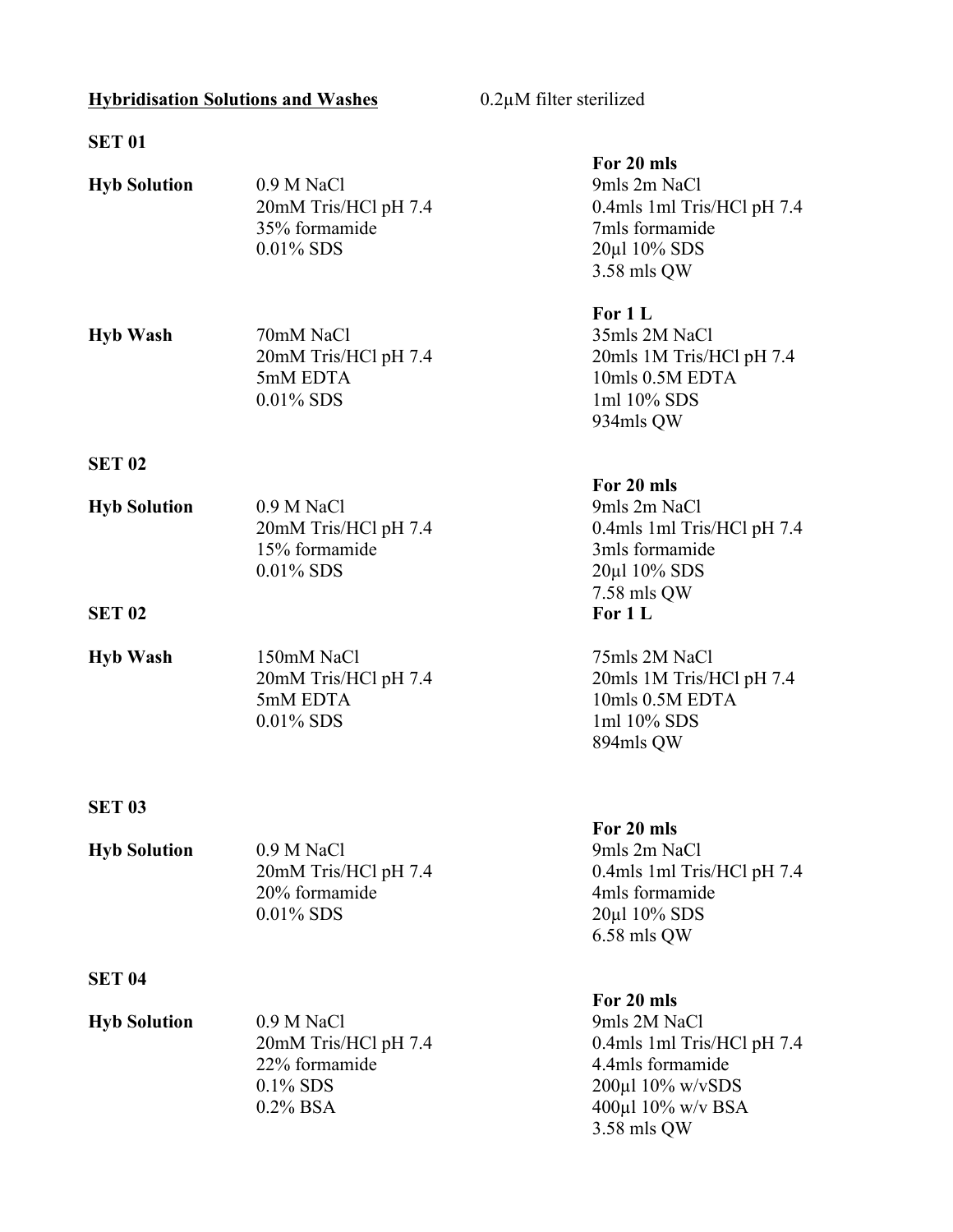| <b>Hyb Wash</b>     | 100mM NaCl<br>20mM Tris/HCl pH 7.4<br>5mM EDTA<br>$0.01\%$ SDS        | For 1 L<br>50mls 2M NaCl<br>20mls 1M Tris/HCl pH 7.4<br>10mls 0.5M EDTA<br>1ml 10% SDS<br>919mls QW             |
|---------------------|-----------------------------------------------------------------------|-----------------------------------------------------------------------------------------------------------------|
| <b>SET 05</b>       |                                                                       |                                                                                                                 |
| <b>Hyb Solution</b> | $0.9 M$ NaCl<br>20mM Tris/HCl pH 7.4<br>40% formamide<br>$0.01\%$ SDS | For 20 mls<br>9mls 2m NaCl<br>0.4mls 1ml Tris/HCl pH 7.4<br>8mls formamide<br>20μl 10% SDS<br>$2.58$ mls QW     |
| <b>Hyb Wash</b>     | 80mM NaCl<br>20mM Tris/HCl pH 7.4<br>5mM EDTA<br>$0.01\%$ SDS         | For 1 L<br>40mls 2M NaCl<br>20mls 1M Tris/HCl pH 7.4<br>10mls 0.5M EDTA<br>1ml 10% SDS<br>929mls QW             |
| <b>SET 06</b>       |                                                                       |                                                                                                                 |
| <b>Hyb Wash</b>     | 225mM NaCl<br>20mM Tris/HCl pH 7.4<br>5mM EDTA<br>$0.01\%$ SDS        | For 1 L<br>112.5mls 2M NaCl<br>(OR 45mls 5M NaCl)<br>20mls 1M Tris/HCl pH 7.4<br>10mls 0.5M EDTA<br>1ml 10% SDS |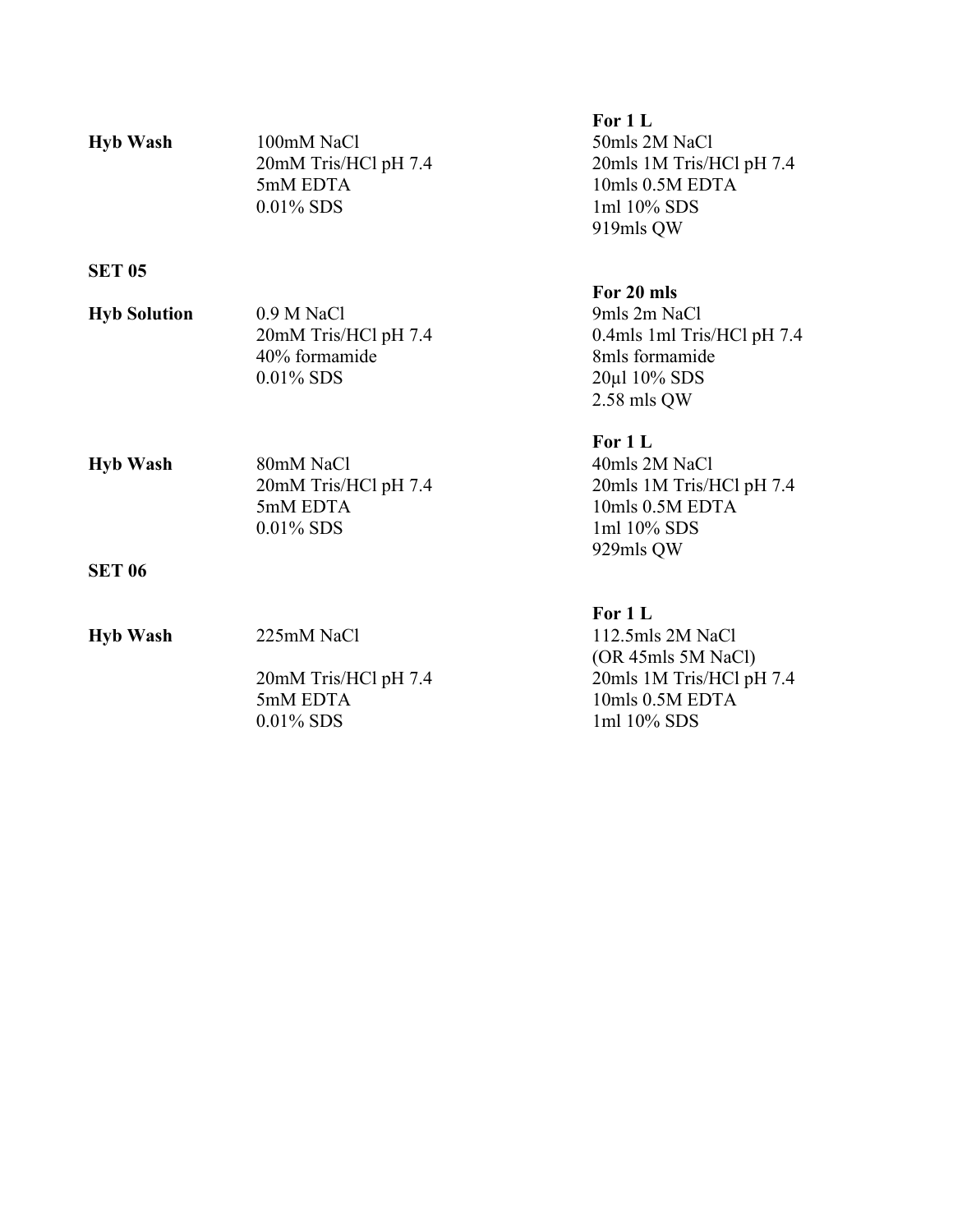# **Sequences**

| Probe            | DNA Sequence 5' to 3'          | Probe Base (RDP) or SILVA       |  |
|------------------|--------------------------------|---------------------------------|--|
|                  |                                |                                 |  |
| Negative         |                                | $0\%$ RDP                       |  |
| 338F-Cy3         | TGAGGATGCCCTCCGTCG             | 0% SILVA                        |  |
|                  |                                |                                 |  |
| SAR11            |                                |                                 |  |
| $152R-Cy3$       | ATTAGCACAAGTTTCCYCGTGT         | 97.9% SAR11 on SILVA            |  |
| 441R-Cy3         | TACAGTCATTTTCTTCCCCGAC         | 99.3% SAR11 on SILVA            |  |
| 542R-Cy3         | <b>TCCGAACTACGCTAGGTC</b>      | 99.6% SAR11 on SILVA            |  |
| $732R-Cy3$       | <b>GTCAGTAATGATCCAGAAAGYTG</b> | 99.8% SAR11 on SILVA            |  |
|                  |                                |                                 |  |
| Eubac            |                                |                                 |  |
| $27R$ -Cy3       | CTGAGCCAKGATCRAACTCT           |                                 |  |
| 338Rpl-Cy3       | GCWGCCWCCCGTAGGWGT             | 90% Bacteria                    |  |
| 700R-Cy3         | <b>CTAHGCATTTCACYGCTACAC</b>   |                                 |  |
| 700Ral-Cy3       | CTACGAATTTCACCTCTACAC          |                                 |  |
| 1522R-Cy3        | AAGGAGGTGATCCANCCVCA           |                                 |  |
|                  |                                |                                 |  |
| Roseo            | CAACGCTAACCCCCTCCG             | 99.3% Rhodobacteraceae (RDP)    |  |
| 536R-Cy3         |                                | 99.1% Rhodobacteracea (SILVA)   |  |
|                  |                                |                                 |  |
| Alteromonas      |                                | 93.5% Alteromonas on SILVA      |  |
| $AC-137R-Cy3$    | TGTTATCCCCCTCGCAAA             | 97.9% Alteromonas on RDP        |  |
|                  |                                |                                 |  |
| <b>SAR 202</b>   |                                |                                 |  |
| $103R$ -Cy3      | <b>GTTACTCAGCCGTCTGCC</b>      |                                 |  |
| $311R-Cy3$       | TGTCTCAGTCCCCCTCTG             |                                 |  |
|                  |                                |                                 |  |
| <b>SAR 86</b>    |                                |                                 |  |
| $60R - Cy3$      | GATACTTTCTCGCACGAC             |                                 |  |
| 735R-Cy3         | TCAGTACAGATCCAGGAG             |                                 |  |
| 1092R-Cy3        | TGCGCTCGTTATCCGACT             |                                 |  |
| $1247R$ -Cy3     | GCTTAGCGTCCGTCTGTA             |                                 |  |
|                  |                                |                                 |  |
| Vibrio           |                                | 99.1% Vibrio on SILVA           |  |
| $VibSpl-127-Cy3$ | <b>CCCCACATCAAGGCAATTTC</b>    | 97.5% Vibrio on RDP             |  |
|                  |                                |                                 |  |
| <b>CFB</b>       |                                |                                 |  |
| CF319aR-Cy3      | TGGTCCGTGTCTCAGTAC             | 96.9% Bacteroidetes (98.4% RDP) |  |
| CF319bR-Cy3      | TGGTCCGTATCTCAGTAC             | 97.9% Bacteroidetes (99.6% RDP) |  |
|                  |                                |                                 |  |
| <b>CFB</b>       |                                |                                 |  |
| CF563-Cy5        | GGACCCTTTAAACCCAAT             | 97.7% Flavobacteriales on RDP   |  |
|                  |                                | 92.6% Flavobacteriacea on RDP   |  |